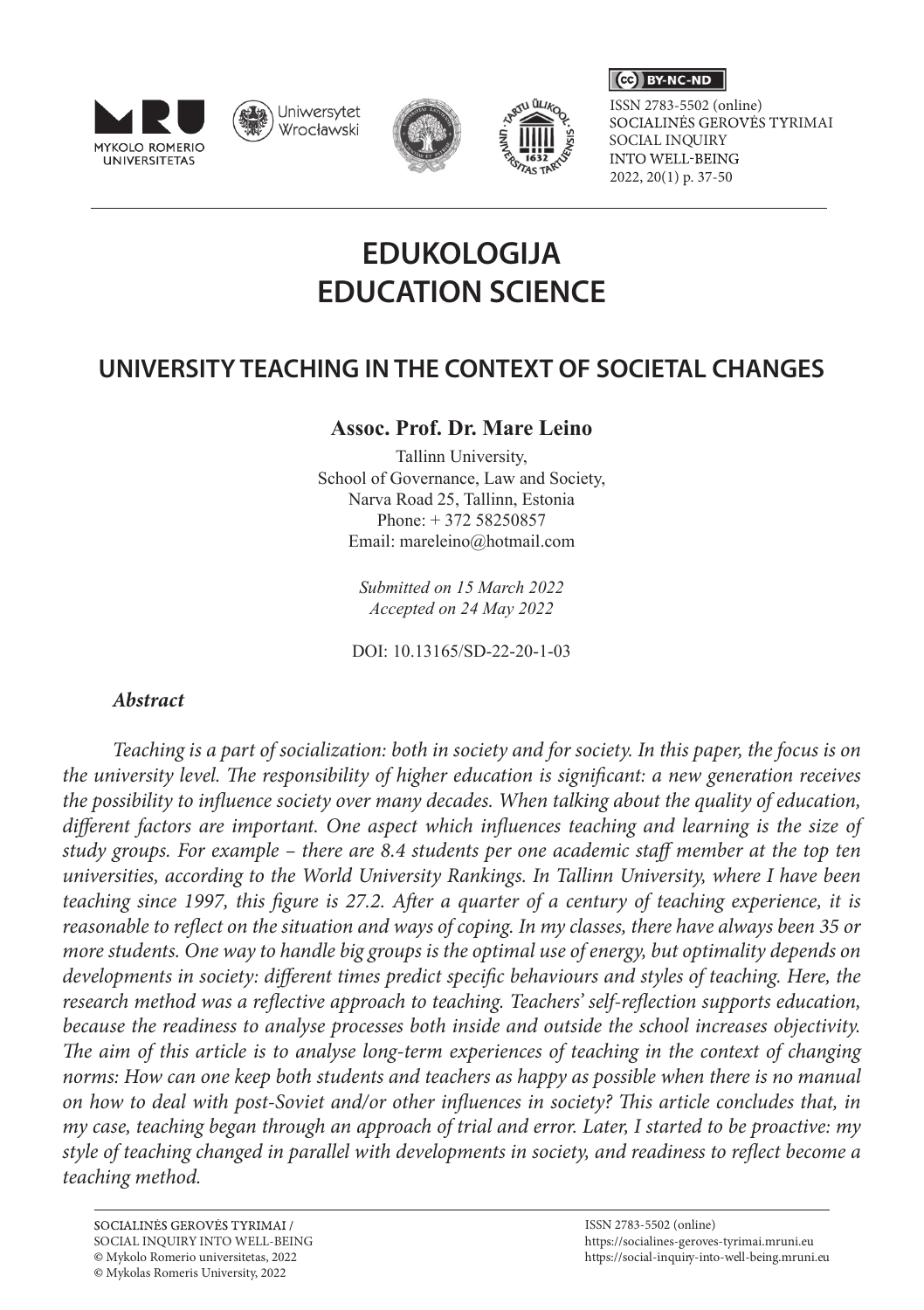*Keywords: university, teaching, self-reflection, society.* 

## Introduction

Teaching is part of socialization; both in society and for society. In this paper, the focus is on the university level. The responsibility of higher education is significant: a new generation has the possibility to influence society over many decades. When talking about the quality of education, different factors are important.

One aspect which influences teaching and learning is the size of study groups. For example, there are 8.4 students per academic staff member at the top ten universities, according to the World University Rankings. In Tallinn University, where I have been teaching since 1997, this figure is 27.2 (Valge, 2020). After a quarter of century of teaching experience, it is reasonable to reflect on the situation and ways of coping. In my classes, there have always been 35 students or more. One way to handle big groups is the optimal use of energy, but optimality depends on developments in society: different times predict specific behaviours and styles of teaching. After a quarter of a century of teaching experience, it is reasonable to reflect on this process in the context of influences from society. My analysis starts from the 1990s; at first, the Soviet mentality will be described, because this helps to understand the situation in higher education 25 years ago.

Estonia regained independence in 1991. In 1997, when I started teaching at Tallinn University, people remembered the Soviet times well, because both students and teachers came from the old school system – society managed to change faster than the educational system. Socialism was characterised by common obligatory values: society was hierarchical, and this was not disputed openly. The division of power was vertical, and the most important people were party leaders. Changes were not allowed. Individualism was an abusive word, and citizens had to have several collectives: professional – having a workplace was obligatory, even fixed in the law; ideological – being a member of the party; and family-connected – being married was strictly suggested. The Soviet mentality was framed by the ideas of communist "equality in poverty", and was guarded by state-centred bureaucratic order and total ideological control. Life was conducted according to norms: deviations were not accepted, and people from single mothers to alcoholics were outcasts in society – they were even thrown out of the party. There was total silence concerning people with special needs in Soviet society – one did not see them, and one did not know anything about their lives. The Soviet norm was to be in good health, happy, and hardworking (Leino, 2002, p. 45). This forced, pretend collectivism did not suit Estonia – according to Hofstede, Estonia is rather an individualistic country (Hofstede, 2013).

Post-Soviet countries have been seen as "risk societies" because of unexpected processes. According to Webb, security is increasingly negotiated on an expressive, interpersonal level. Giddens's account pays close attention to the way that security is bound up with aspects of reflexive identity. Such an approach requires that we do justice to 'an increasingly significant reflexive subjectivity, and the consequences of a subjectivity engaged in a process of reflexive modernization'. In a risk society, people are increasingly required to develop micro-skills associated with ensuring security in their lived environment and plan for future hazards. They learn to scan reflexively and monitor the external environment for perceptual indices of risk and hazard (Webb, 2006, p. 80). For developing micro-skills, research at the micro-level is needed: my personal teaching story here is one attempt at that.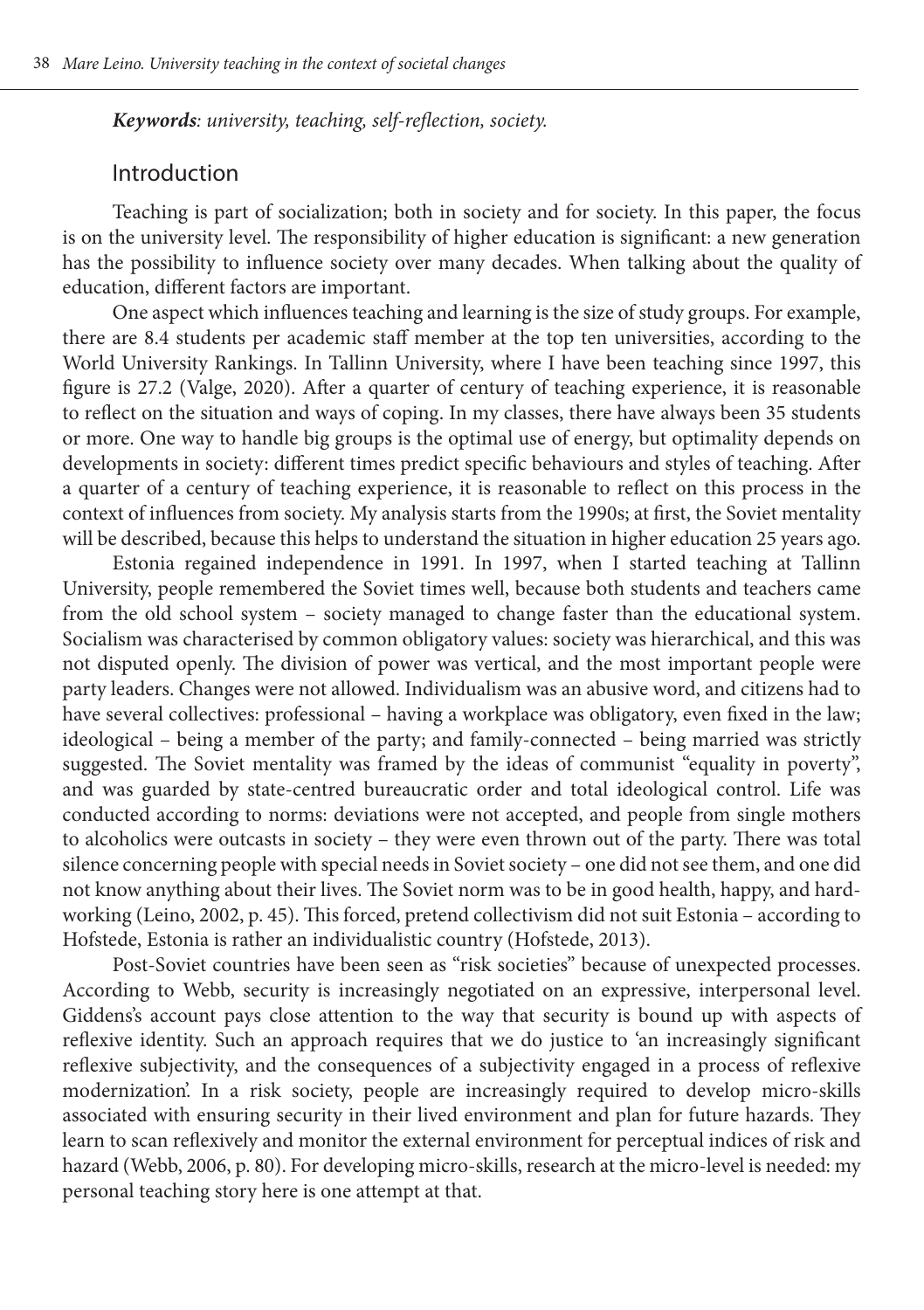## 1. The theoretical background

The research environment at the university, using the communication practices that have developed in society, creates a certain type of rationality (Seregina et al., 2021). This includes reflection from both sides: students analyse themselves and teachers, and vice versa. According to Schnack (1994, p. 188), education is a process of qualifying common sense. Therefore, education in general can be considered as proactive behaviour. According to Webb, proactivity is not possible without the analysis of previous activities. Reflectivity is as much a part of social systems as it is of individual cognition. The reflective process is inter-subjective in the sense that individuals monitor their own and others' behaviour not as isolated acts, but as instances of shared understanding of how to make sense of a complex life. Risk society obliges us to be reflective, and this in turn requires individuals to face choices, freedom, and responsibility. Lawson summarises: reflectivity is a turning back on oneself and a form of self-evaluation within the contingencies and uncertainties of risk society (Webb, 2006, pp. 35–36).

As the wisdom of Socrates teaches us: "The unexamined life is not worth living"; selfreflection allows one to take a step back and gain perspective on what matters and what can be ignored. Reflection is a deeper form of learning that allows us to retain every aspect of any experience, be it personal or professional (Browning, 2020). People reflect personal stories. According to László, our stories are not merely our own private – mental or verbal – narratives. Common experience in a culture or society takes shape in common stories or story frames. Every society has its own "historically crystallised stories", and although individuals may view them from different aspects and create different stories out of the same experienced event, culture informs all its members of the set of possible story frames (László, 2008, p. 8).

In every life there are many stories which can be analysed separately and together, both inside and outside of societal influences. According to Kos (2015), the long-term benefits of self-reflection also include increased professional value and value for personal relationships, resulting in individuals having a greater capacity for work, creativity, and love, and, ultimately, being happier. There are two levels of self-reflection that one should undertake regularly: action retrospective, for regular improvements and adjustments to the environment after every sprint; and self-analysis, for knowing oneself better and being happier in life in the long-term (Kos, 2015). Mountinho, de Melo Breckenfeld, and Laurendon (2020, p. 41) stress that remembering is not only the re-excitation of innumerable fixed, lifeless, and fragmentary traces; it is an imaginative construction or reconstruction, built out of the relation of our attitude towards a whole active mass of organized past reactions or experiences (i.e., schemata), and to a few outstanding details which commonly appear in image or in language form (Mountinho, de Melo Breckenfeld & Laurendon, 2020, p. 41). As the social representations theory and cultural psychology stress, remembering is a process that occurs on a collective level as well as at an individual level (Barreiro & Endsleff, 2020, p. 71). Self-reflective remembering is also practical. As Kos (2015) puts it: if there is no change in behaviour – the decisions one makes, the strategy one follows, the actions one performs, etc. – after reflection, then reflection simply had no real value. The purpose of the sprint retrospective is not simply to feel better about oneself for planning and strategizing – one should avoid the fake feeling of progress at all costs. In short: if you do not know what you will do differently after reflection, if you do not know how you will change your behaviour, you are doing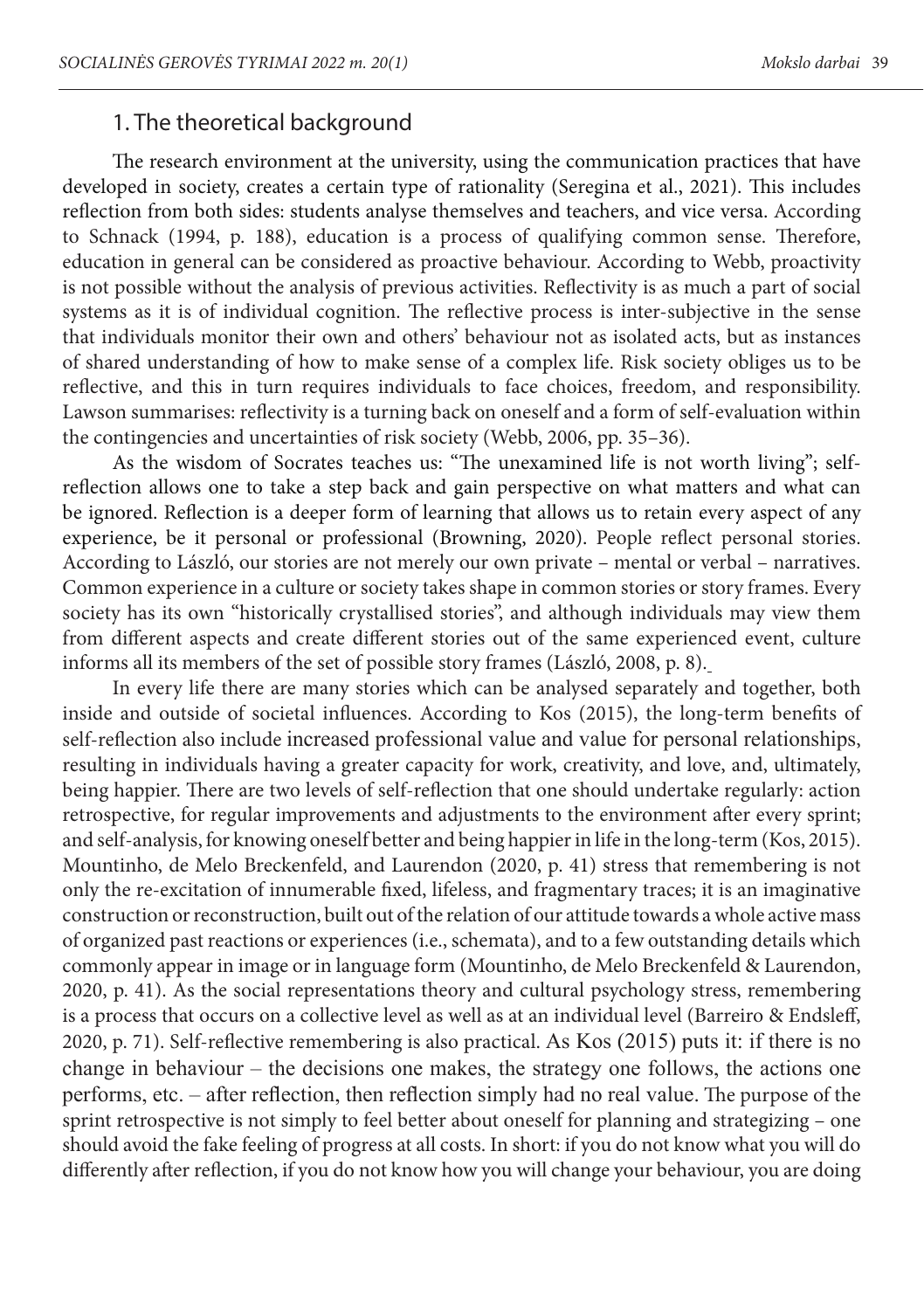it wrong. Applying wisdom in practice is the key to progress, not only being aware of something (Kos, 2015). In Estonia, we used to say: those who do not remember the past, live without the future – for us, reflection is a kind of national habit or norm.

#### 1.1 Higher education in the context of society

The empirical data in this article comes from remembering/reflecting on teaching experiences during the past 25 years. As it is only my personal story, no ethical harm was caused to anybody. The objects of self-reflection were memories. In the past, I did not take notes for this article, because I did not yet know that an ordinary life can constitute empirical data. In my case, this process also had a practical value: in short, the results of self-reflection helped me to increase optimality in my teaching.

Chronologically, my pedagogical experience can be divided into three parts: 1997–2005; 2006–2012; and 2013–present. The following sections outline some characteristics of these periods.

#### 1.2. Towards an individualistic approach: 1997–2005

When talking about the 1990s in Estonia, Soviet influences were still obvious, because they remained in people's memories. During the Soviet time, authoritarianism at school was tolerated on the grounds that the teacher was always right because they represented the institution. In education, socialist rules meant strict borders and prescriptions – traditions, routines, and etiquette. Hierarchical relations were important (adult–child; teacher–pupil), and socialism at school became evident through the importance of hard work: it was believed that real study had to be achieved with great effort and difficulty – joy and pleasure were excluded. The central concept of a socialist school was that of standardisation – the average was a strict norm. In the Soviet period, the teacher's work was controlled by a very fixed curriculum. The teacher had to observe strict instructions regarding methodological analyses, expositions, and the amount of instructional material. Inspectors mostly checked up on how the teacher kept to the prescribed programme, and deviation from the programme was severely punished. The only exception was the officially recognized innovator, whose methods of work were followed blindly. During the Soviet period, the process of instruction was controlled more than the results. It was thought that the unification of the instruction process would guarantee good results and produce welleducated school-leavers. There was much too strong a preference for factual, encyclopaedic knowledge (primarily natural sciences) in contrast to knowledge-promoting problem-solving, decision-making, or anything that might trigger a change. In short, during the Soviet time, there was a traditional, memorisation-based approach to learning and an authoritarian learning process (Leino, 2002, p. 46). The same style was obvious at university level.

I started to teach at Tallinn University in the social work department in 1997. At first, there were two subjects taught: qualitative research methods and special education – later, social pedagogy and a master's seminar were added. Every summer, I also participated in a panel whose responsibility it was to interview prospective new students. The first social work curriculum in re-independent Estonia was opened in 1992 in our department – the field was innovative and popular. Most of the students in that period wanted to heal the world, or – at least – to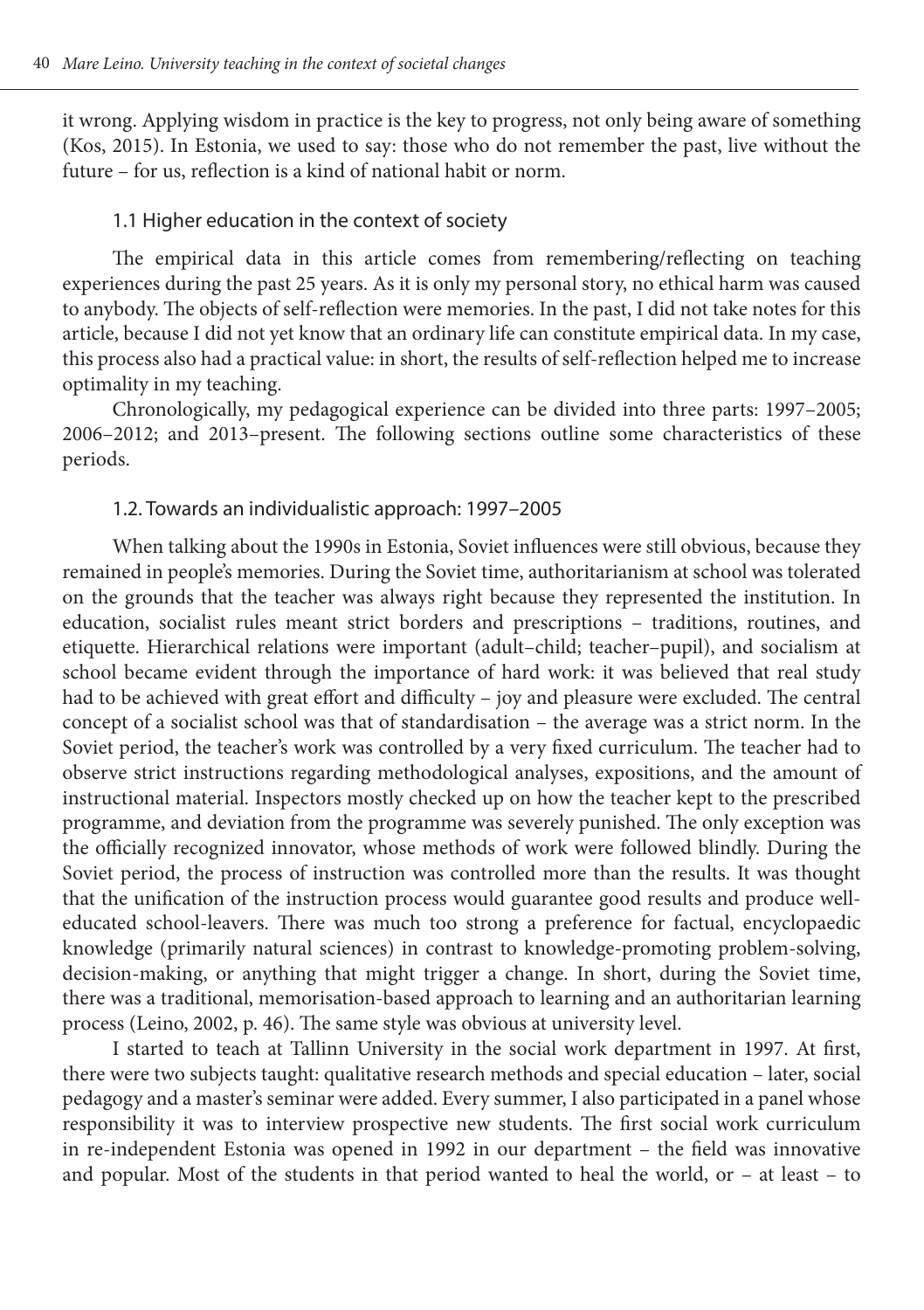help people. This was a nice, collectivist dream, and, in truth, Estonia needed to be healed after socialism – so why not with the help of social workers?

Higher education was not free, salaries were small, and life was expensive then. Our students wanted to receive as much theoretical knowledge as possible. They preferred lectures (full of new information) instead of seminars, because the image of real study was connected with hard work. A successful school day for students meant many pages of written conspectus. As they had to pay for education, learners wanted to receive something real for their money: a lot of text seemed to be a fair equivalent. I also tried other methods – for example, group discussions and/or project work – but when these methods were implemented too often, I received poorer feedback than from theoretical, old-fashioned lectures.

 Once, I was invited to a general education school to give a lecture to class teachers. The principal stressed before the lecture: "You can talk about whatever you want, but, please, do not hold group discussions". The reason for this was that post-Soviet teachers were used to serious, theory-based teaching: they hated simple discussions, because it is always possible to simply talk for free somewhere else. During courses, teachers wanted the chance to write a lot – real wisdom, at this time, came from theories. Later, in the same situations, I found a proactive compromise: if there was no 'official' time for the seminar, teachers were perhaps even too talkative – they want to give examples, to ask, to discuss, and to argue, but only in the middle of a lecture. It seemed that they did not want to be too strictly organized – at least outside of official working hours.

As I had to read a lot, because teaching was a new field for me in the 1990s, I found interesting information from Finnish, German, and English literature (languages that I understood). It was rewarding to share this knowledge with students – I almost acted as a mediator. Tests were mostly theory-based, and students responded to this because after every test their competences improved compared to before – at least in theory.

In 2002, a new curriculum debuted in our department: the master's programme of social pedagogy and child protection. This was, and still is, the only route by which to achieve a master's degree in this field in Estonia. As it provides a double degree, this has been a popular curriculum: in some years, there have been over 5 candidates per study place (Leino, 2021). In 2002, higher education in Estonia was still not free – those who had the possibility to study were happy about it. Theory-based teaching continued, but not so intensively anymore. Younger students welcomed alternative teaching methods: life outside the university was complicated, which also demanded flexibility in the context of study. Social problems changed, and the financial crisis started to appear around the world. Theories were not popular anymore, and students started to prefer seminars and discussions. The social system in Estonia developed, and new themes/conflicts arose in the context of values, which needed discussion. For example, according to Clough, the regulation of social care actually makes people less trustworthy because service providers adopt the habit of relying on regulators to impose standards, thus diminishing their own sense of responsibility. In line with neo-liberal practice, they put the question of responsibility into the context of a contest, not the context of common values. Cynics argue that, rather than making professionals more accountable, these blame systems put a very high premium on avoiding responsibility and deflecting possible blame or legal liability onto someone else (Webb, 2006, pp. 69–70).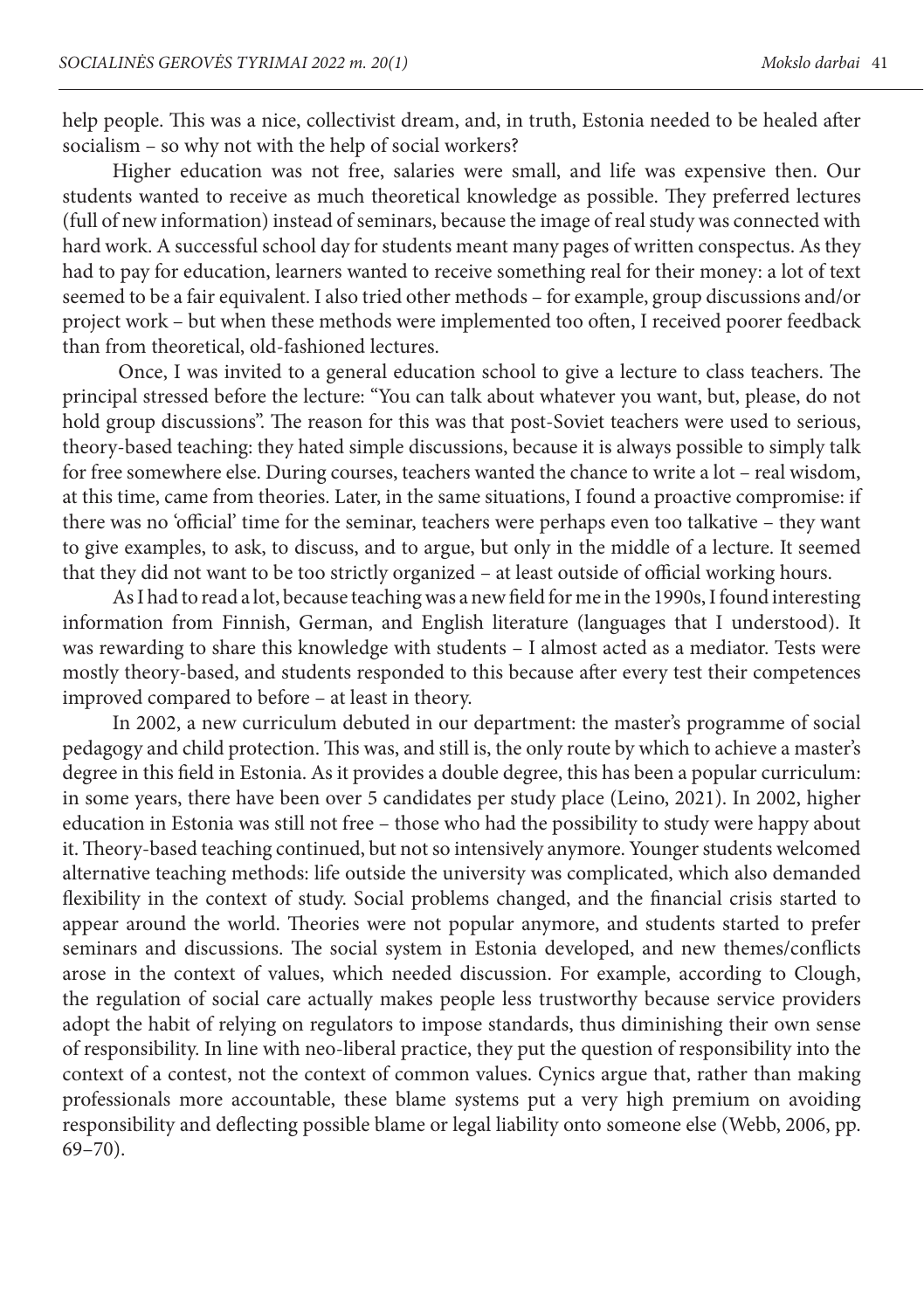#### 1.3. The influences of the financial crisis: 2006–2012

In this century, collectivism seems to be "out" and individualism "in" – the role of every citizen is stressed in making their own life liveable. In the context of the financial crisis, coping mechanisms depended on people themselves, because the social security system in Estonia was not sufficiently developed. To put it correctly: the system existed, but there was a lack of money at the state level. The time for individualists had started, but the possibilities for that were limited – in the middle of a financial crisis, it is hard to be alone.

During that time, in entrance interviews, many prospective students openly stressed the financial need to cope with life: a master's degree, especially if it gives the right to work both as a social pedagogue and/or as a child protector, helps to find a job (Leino, 2021). During and after the financial crisis, people valued safe incomes, even relatively small ones. The dream of saving the world and helping people was not real anymore. Students in classes were active, and asked a lot of questions: the lecturer was rather a consultant than a pedagogue. Teaching talkative people was interesting, although students worked harder outside the university than inside. Only a few students had rich enough families to support their study. Most had to keep full time jobs to cope with life, as the financial support system for students did not cover everything. However, good education means intensive study. According to Eurostudent research, Estonia is in 2nd place in the context of working students in the EU. This means that study is not intensive (Valge, 2020). According to Sutrop (2021), 78% of students have a job, because otherwise they cannot cope. In Estonia, students spend 53 hours weekly on work and study. The Eurostudent survey shows that the EU average is 47 hours per week. This overload decreases study quality, raises the dropout rate, and causes mental health problems (Sutrop, 2021).

Therefore, students read less but worked and lived more. With verbal skills, it was easy to cover the lack of knowledge. Some students had very high competences in talking openly, whereas quiet people suffered. For social justice, I still sometimes had to control students' knowledge with tests regarding theory – as a result, every personality type had the possibility to shine. Temperament in education is an important theme (Leino & Mullola, 2014).

Social problems in society changed, and people changed too. The field of social pedagogy grew stronger in Estonia: more schools hired specialists called social pedagogues. The financial crisis in society was one impulse for this, because the social problems of families entered schools via pupils. As one of the tools of social pedagogy is negotiation/consultation/talking, verbal skills also started to become more important in our curriculum. Students liked this, because they needed these competences in everyday work. Students' ages, educational backgrounds, and working fields were and are different, as our curriculum is in a sense "open" (Leino, 2021). In class, they share experiences between each other, and this has been enlightening: seminars, instead of long, handwritten conspectuses, were and are popular and loved. In providing feedback, students observed that their teacher "doesn't avoid questions"; "supports discussion"; and "is ready to talk about actual problems in society". I inferred that excitement about theories was over, and it was now obligatory to carefully choose the subjects to be shared in lectures: new information must be interesting and connected to practice. Everything had to have personal meaning – this is what individualism is about. For individualists, enjoyment, the value of each moment, and the slogan 'this is your life and you live only once' seemed to be important (Leino, 2002, p. 46). In general education, so-called alternative teaching methods started to become popular – now, these are the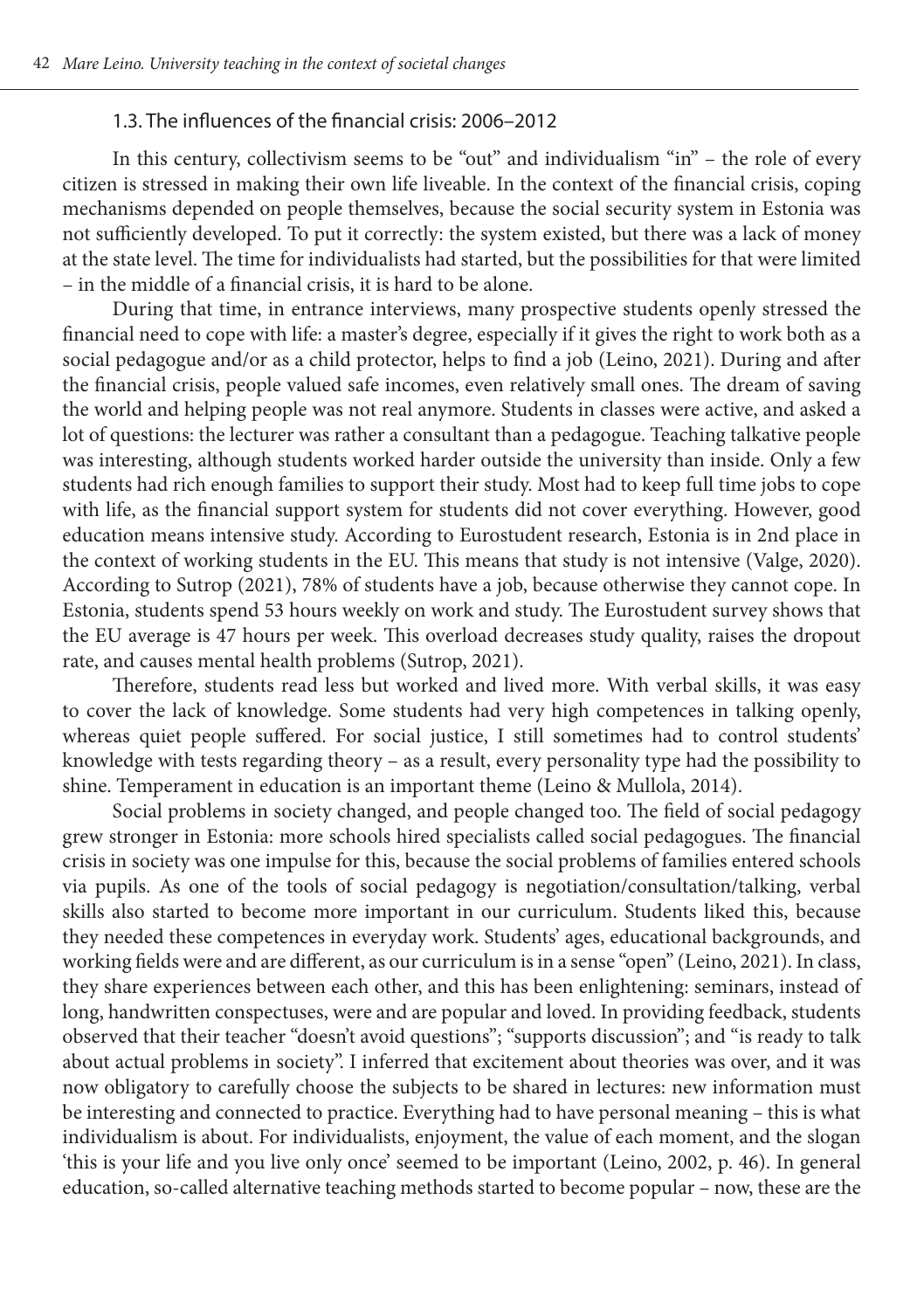main methods, and the same processes are obvious in post-compulsory education.

Personal responsibility and individualism suit Estonians. According to Heidmets, people in Estonia lean more towards revelling in individual pleasure and less towards attaching importance to collective responsibilities (Heidmets, 2007, pp. 114–115). Hofstede (2013) put it simply: Estonia is an individualistic country. Among Estonians, there is a solid conviction regarding personal responsibility and everybody's own achievements and contributions in order to be selffulfilled. Achievement is reflected directly through personal responsibility. Given the loosely knit social framework of individualistic countries, where progress in life does not depend on how well connected one is, transparency and honesty rather than harmony and loyalty are considered virtues (Hofstede, 2013). According to Fukuyama (1999), growing individualism is a result of greater prosperity, not the result of poverty. As income levels rise, the bonds of interdependence that tie people tightly together in families and communities weaken. Wealthier states such as the United States, Canada, and the Scandinavian countries tend to have more individualists than poorer countries (Fukuyama 1999, p. 69). This is exactly what happened in Estonia: growing individualism was the result of greater prosperity. According to Southam-Gerow (2013), an individualist culture emphasises the needs and desires of the individual; it places high value on personal time, freedom, challenges, and such extrinsic motivators as material rewards of work. Individualist cultures emphasise self-actualization and self-realization (Southam-Gerow, 2013). In our department, students' individualism developed year by year. From this period, I remember more than one prospective student who wanted to change the time for the entrance interview (in July) because of a holiday. Both hedonism and individualism were obvious. Some students wanted to change the times of tests, exams, and even lectures because of their working hours – without even asking other students first. In the 1990s and before, this would be a scandal, but not in the 21<sup>st</sup> century. Complains about marks were also an issue: individualists rather overvalue the personal energy which was put into academic achievement, whilst collectivists rather undervalue it. As such, during this period I had to more often explain the background of marks. Soon, I learned from this and started to write programmes extremely carefully, so that the details of every criteria, sanction, etc., were transparent in black and white. For individualists, documents are most important, and complaints about marks stopped. According to Webb (2006, p. 21), technical rationality is often used interchangeably with 'instrumental rationality', and is linked to the concept of calculative reason: Weber was concerned that technical rationality was becoming more dominant in Western society than other types of rationality. This is sometimes referred to as an "outcome mentality", whereby rules, regulations, and procedures prioritise the ends to be achieved rather than the means used to obtain them (Webb, 2006, p. 21).

### 1.4 Free education and the time of personalities: 2013–present

After the financial crisis, life was almost back to normal again – except some had lost their homes, jobs, or everything. Coping with life was a challenge. According to O'Malley, we have entered an era of neoliberalism in which risk management becomes the dominant strategy for the regulatory governance of welfare. This strategy becomes circular because the increasing cumulative effect of 'manufactured uncertainties' results in risk management being continuously undermined and then having to be renewed under new expert guises. Expert systems crack under the weight of their own internal inconsistencies, the pressures of reflexive consumerism, and the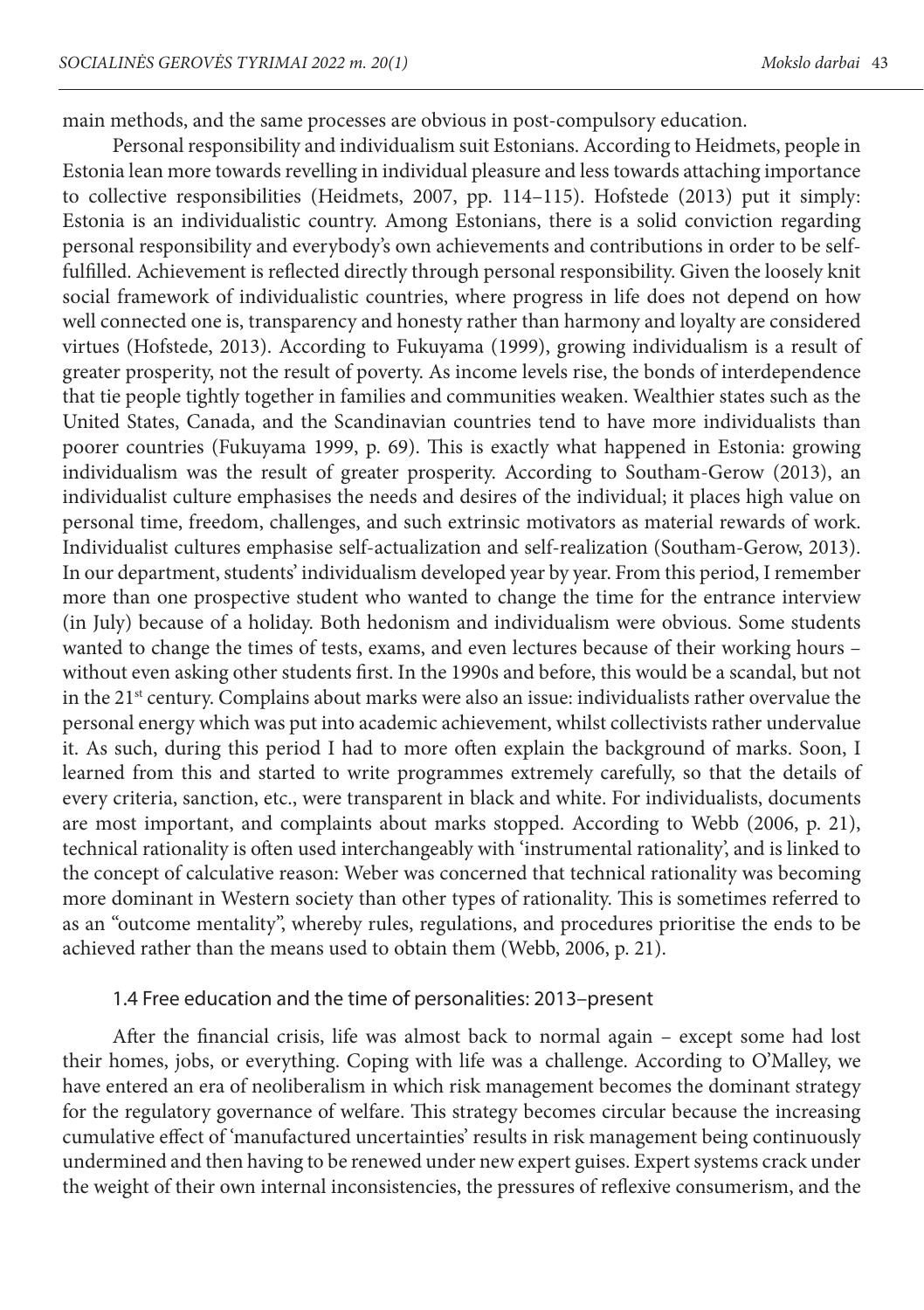demands of service users (Webb, 2006, p. 56). There are a number of studies which show that a significant shift towards hedonistic as well as postmodern or Western values took place during the transition period. However, regardless of the growth of these indicators, compared to people in Scandinavia, for instance, Estonians continue to be considerably less trusting, less tolerant, and less happy, and tend to place greater emphasis on fighting rising prices and maintaining order in the state than on freedom of speech and political participation. Estonia continues to be positioned in the group of former Soviet republics and African countries in which the percentage of people that stress post-materialistic values is 5% or even less, and this percentage has not notably changed in the last 20 years. Moreover, in the last 20 years, the number of people in Estonia who would not openly support a protest under any circumstances has doubled, reaching 57% in 2011. Based on Inglehart and Welzel's theory of cultural change, the latter speaks to the importance of survival values (Realo, 2013, p. 57). This was the situation around 10 years ago, when my third period of teaching began.

There is nothing bad in trying to survive. In small Estonia, with 1.3 million inhabitants, of whom less than one million are Estonians, we are proud of ourselves and our culture. We have survived so far partly because of education, which has been important for many centuries. To raise this level even more, the Ministry of Education and Science implemented the following reform: since September 2013, it has been free to study at all universities in Estonia. As a result, our curriculum became even more popular, but the academic level suffered, because one group just "wanted to try university": when it is free, there is no risk. To be specific, student groups were polarized: one part was eager to study, as they had not had the possibility before because of university fees; others came just to try.

As the general spirit in society moved from collectivism (in the 1990s) to individualism (in the 2000s), students' voices got louder. They expressed opinions about obligatory literature (if there was too much on the list) or about the rules of exams. I received emails from some students that started with: *Hello*, *Mare* or *Dear Mare*. Students behaved as equals to teachers, which was different from Soviet hierarchical relations; the time of individuals had started, and students' selfesteem was high. One of my colleagues even lost their job because students were not happy about her style of teaching – they felt she did not respect students enough.

Some students entered university just to try, and many of them dropped out – simply trying is not enough, and higher education is not obligatory. However, dropping out is bad: the higher the dropout rate, the fewer places the department receives for new students. Because of this, teachers had to perform better. The only way to reduce the dropout rate was to reduce academic demands. Students became clients, and the department a convener. This process has continued in Estonia. According to Valge (2020): "The quality of higher education in Estonia has decreased – no one who has taught for at least the 20 last years in university denies this, as far as I know".

As one part of students still wanted to learn, it was a challenge to find a compromise – for the teacher, this meant the need for personal approach. I added even more detail to programmes, especially when describing the minimum level required to pass. Because some students just wanted to pass, there had to be a possibility for them to do so. The maximum level was, and still is, described equally as carefully. Most students stay somewhere in-between these extremes, but social justice is important: those who work more must be rewarded. Individualists, especially, understand this, and the best students/works were and are always named. I suggested that students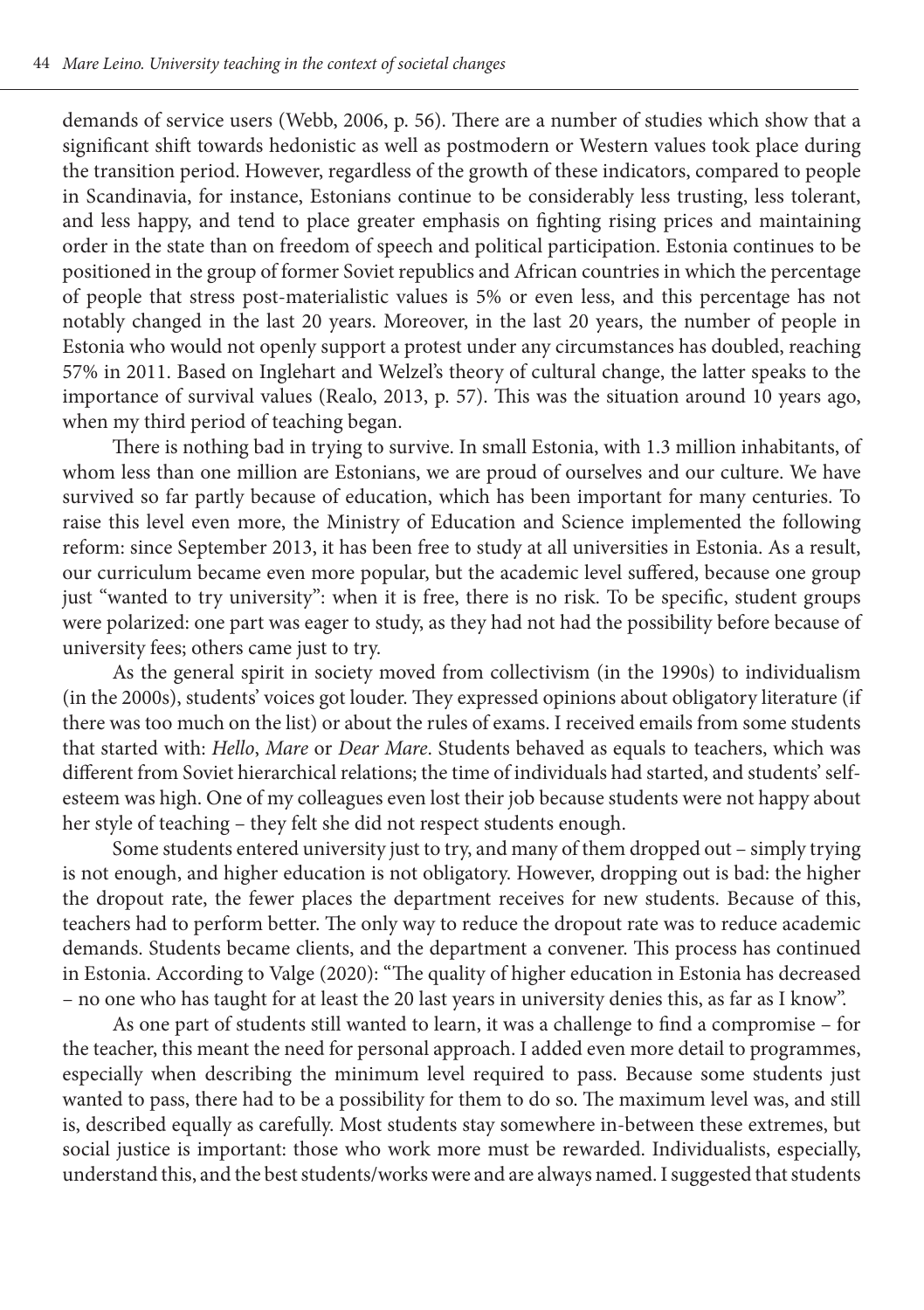share their writing among others, and this seems to be a productive teaching tool. Quite soon, passive students began to work more, and the spirit of study and/or the value of knowledge grew stronger in the whole group. For the teacher, this makes life easier: when a minimum-oriented student reads the text of an eager student, extra explanations about marks are not needed.

During the last 4–5 years in entrance interviews, there have been fewer people "trying their luck". This new trend is a calculated choice – according to Giddens: "living in a risk society means living with a calculative attitude" (Webb, 2006, p. 126). Most people who want to study our curriculum have a special background: voluntary work in Africa, Brazil, or elsewhere; participation in community projects in Estonia; work with voluntary organizations; fighting for the environment; being a foster parent; having a relative with special needs; or having work experience in the field already. The main motive to study is to attain additional theoretical knowledge, because they already possess expertise in practice. To them, teaching should be personally directed: specific literature or joint projects on a rare, interesting subject could be suggested. A personal approach raises the quality of education, and makes the teaching more interesting. In big groups, the richness of everybody can be used: when students give presentations about their own interests, connected to the subject, everybody wins. They receive positive feedback, self-esteem rises, and they also get to know each other better. The extra effect is that students start to think outside the box: there is no distinction between the academic university world and the real world outside, as everything is mixed in social policy. As risks in the world are global, thinking must cross borders. According to Furedi, "being at risk" becomes a fixed attribute of the individual, like the size of a person's feet or hands. Regulation consists of reducing the degrees of freedom for individuals or groups through the self-selection of future risk events; it is concerned with possible loss reduction. Therefore, we can see how risk prevention and mitigation explicitly calculate the possibility of breakdown, disruption, and permanent damage (Webb, 2006, p. 71). The bigger risks are, the less teaching can concern limited academic content, because one of the characteristics of risk is to be unexpected. In short, this means that one simply doesn't know what to teach. During the last 10 years, differently from Soviet times, study has ceased to be about hard work, but is now rather connected with fun and joy. COVID-19 supports different virtual possibilities: Kahoot, Quizlet etc., are popular study games. The concept of *Homo Ludens* – that the central gist that determines a person's essence is playfulness (Liimets, 1999, p. 20) – seems to be legitimate. From the hedonistic point of view, study must not be too hard – during the last 25–30 years, the paradigm has changed a lot. This is quite a short time in which to change the value system in society, and it demands flexibility. Small countries can be flexible if needed and if possible. Good education and the readiness to change may also be behind our e-success: Estonia is famous because of Skype, e-residence, and a high level of internet-based government services. Based on data from April 2021, Estonia has the most unicorns (start-up companies that have been valued at over a billion dollars) per capita (Peeterson, 2021). In mathematics, two negatives create a positive. This can be the case in social sciences, too: a society that has suffered, paired with large study groups, can together increase personal possibilities. In chaos, it is obligatory to be flexible; and in messy situations, it is easier to focus on personal interests, because nobody notices. Large study groups in some Estonian universities do not preclude success in life, perhaps even the opposite.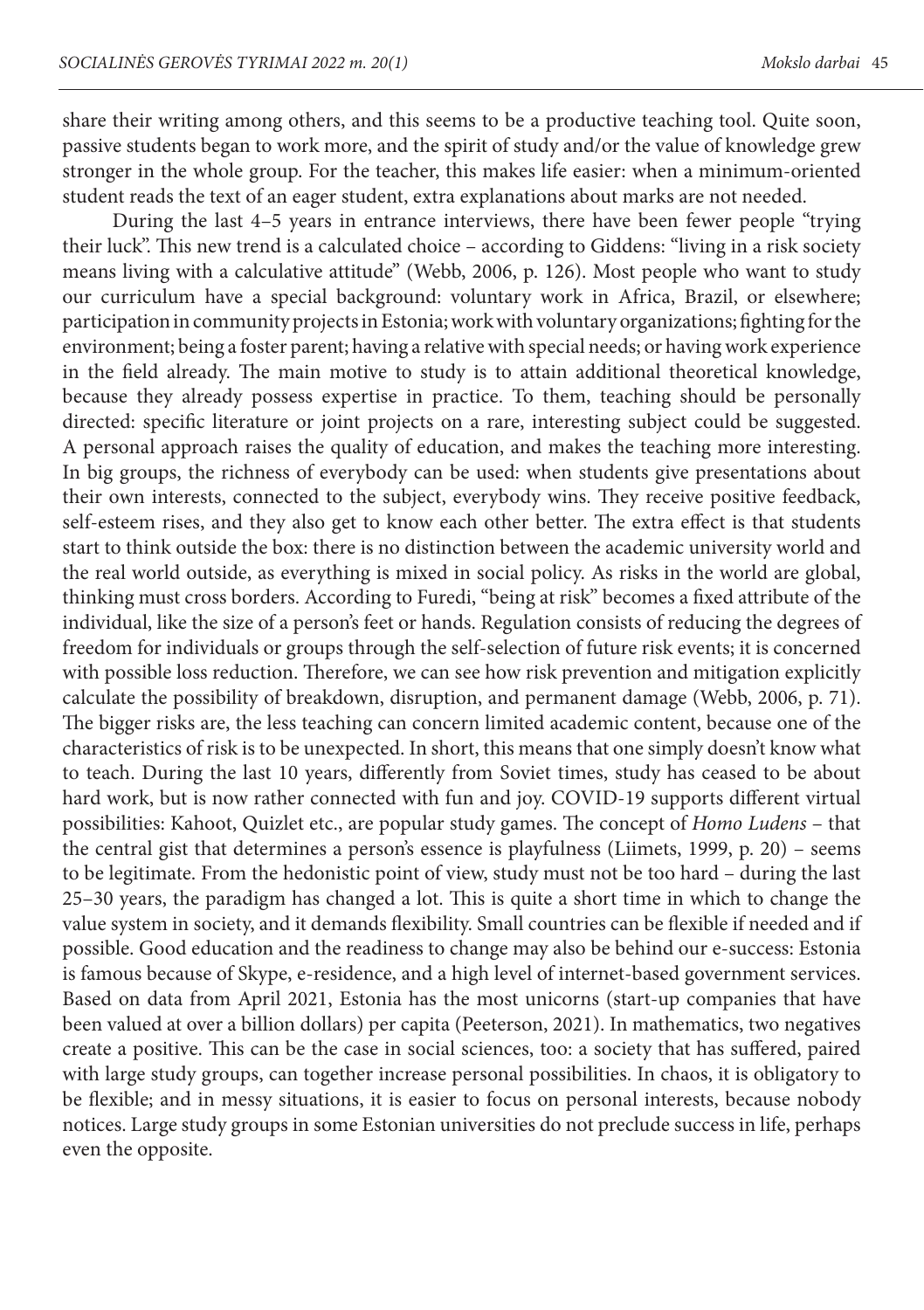## 2. Additional reflections towards the future

The quality of general education in Estonia is high. PISA 2018 shows that Estonian students ranked first among European countries in all three domains of assessment; they also placed first in reading and science, and third in mathematics among the OECD countries. One of many explanations for this, according to Jeffreys (2019), is that:

Teachers in Estonia have a relatively high level of freedom to take risks in how they design lessons. When Estonia regained independence from Russia, it looked to its neighbour Finland for education ideas. Minister for Education and Research Mailis Reps says they have aimed for a Nordic level of equity, and that has a cost. Free in Estonia really means free. You don't pay for textbooks, you don't pay for the school lunches, you don't pay for school transportation.

Education, the minister argues, has always been valued in Estonia, but now it is in the context of an entrepreneurial and fast-growing economy:

So – what we have today is a tradition to study a lot, a little bit like Asian countries. We study for many many hours. That means a lively and continuing debate among parents about whether there is too much homework (Jeffreys, 2019).

Compared to the picture of the Soviet school mentality described in the beginning of this article, the situation has changed – both in society and in education. As general education influences higher education through values, the entrepreneurial spirit is also an important context in my lectures. According to an analysis of society, this is what should be taught (among other themes). Some students already own a company in the social context – study for them should be focused on a special theme, as much as possible. Most students work or will work for local governments and/or in schools – they have other interests/needs, and all of them want to learn about law and psychology. From theory-based teaching, I have moved toward a flexible, student-centred approach. Project work is an element of all courses, as it is important to help students to find a balance between schooling and their jobs.

When I started teaching in university, the main focus was on the content of lectures - I didn't even think about society. After 25 years of teaching, society comes first, because the aim of study must not be a diploma but something more. This kind of proactive education avoids problems in the future. It sounds simple, but in truth it is not. For example, a complicated energy crisis has developed, which in Estonia seems to be destroying the middle class (Neivelt, 2021). What should be taught to students of social pedagogy and social work, if most people in society are poor and only some are very rich? Now is the time for the government to be proactive. It seems as if the fourth period of my teaching career has begun in 2022, the headline of which may be: unexpectedness/crises. According to Webb: "Living in a risk society means living with a calculative attitude. Calculating and trying to manage risk, which often people have little knowledge of, has become one of the main preoccupations in modern societies" (Webb, 2006, pp. 24, 126). In 2022, this wisdom is still valid, and higher education should provide knowledge about constant risk management as a new norm.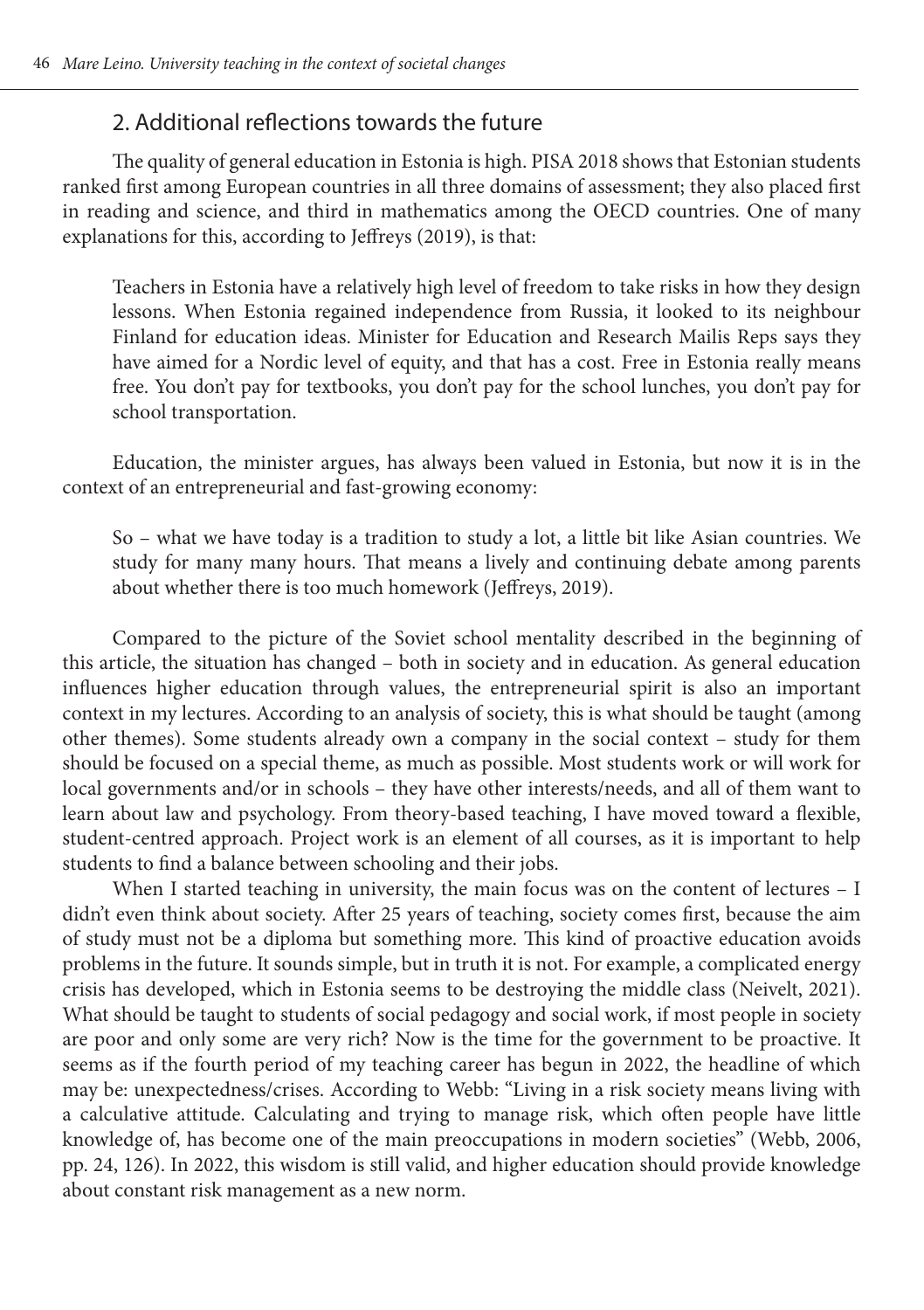## Conclusions

The aim of this article was to analyse the experiences of teaching over decades, in the context of societal change. The risk society in Estonia influenced both the form and content of education. Teachers' wellbeing depends on students, and vice versa. In my case, there are 35 or more students in each class – it is not easy to teach large groups, especially when expectations change over time. With the empirical data in this article, I highlighted the role of self-reflection in the context of societal change and personal teaching style: it has been my story. According to László, people create stories because they want to understand their world, and they also share these stories with others. Senses of community and social identity are both rooted in narratives; furthermore, even the social anchoring of our most seemingly individualistic memories takes place with the help of narratives (László, 2008, p. 99). This article concludes that, in my case, teaching larger groups began through an approach of trial and error. Later, I started to be proactive: the style of teaching changed in parallel with society. Now, when the world is not predictable anymore, improvisation seems to be necessary: flexibility and resilience are the new norms. From here, a suggestion for young teachers arises: as students' motivation and values are 'ready' before they enter university (and are shaped by the society), the educational institution should follow them. This is useful for both sides: students enjoy learning more, and teachers can optimize their energy.

## References

- Barreiro, A., & Endsleff, I.K. (2020). A Crossroad between personal and collective experience. In: Lyra, M.C.D.P., Wagoner, B., & Barreiro, A. (Eds.), *Imagining the past, constructing the future* (pp. 71–88). Switzerland: Springer.
- Browning, G. (2020). Self-reflection 101. What is self-reflection? *Holstee*. Retrieved from https://www.holstee.com/blogs/mindful-matter/self-reflection-101-whatis-self-reflection-why-is-reflection-important-and-how-to-reflect
- Fukuyama, F. (1999). *The great disruption. Human nature and the reconstitution of social order.* New York: The Free Press.
- Heidmets, M. (2007). The world value map. In M. Heidmets (Ed.), *Estonian Human Development Report 2006* (pp. 113–117). Tallinn: Public Undrestanding Foundation.
- Hofstede, G. (2013). *The Hofstede Centre*. http://geert-hofst ede.com/estonia.html
- Jeffreys, B. (2019, December 2). Why Estonian Pupils shine in global tests. *BBC News*. Retrieved from https://www.bbc.com/ news/education-50590581
- Kos, B. (2015, March 19). Self-reflection, retrospective and journaling. *Agile & Lean Life, Psychology.* Retrieved from https:// agileleanlife.com/self-reflection-retrospective-and-journaling/
- László, J. (2008). *The science of stories*. Routledge.
- Leino, M. (2002). Before and now in the Estonian school. *Young*, *10*(2), 44–59. https://doi. org/10.1177%2F110330880201000203
- Leino, M. (2021). The relationships between social pedagogy, social work and child protection: the case of Estonia. *International Journal of Social Pedagogy*, *10*(1). https://doi.org/10.14324/111.444. ijsp.2021.v10.x.011
- Leino, M., & Mullola, S. (2014). Temperament-conscious humanistic pedagogy.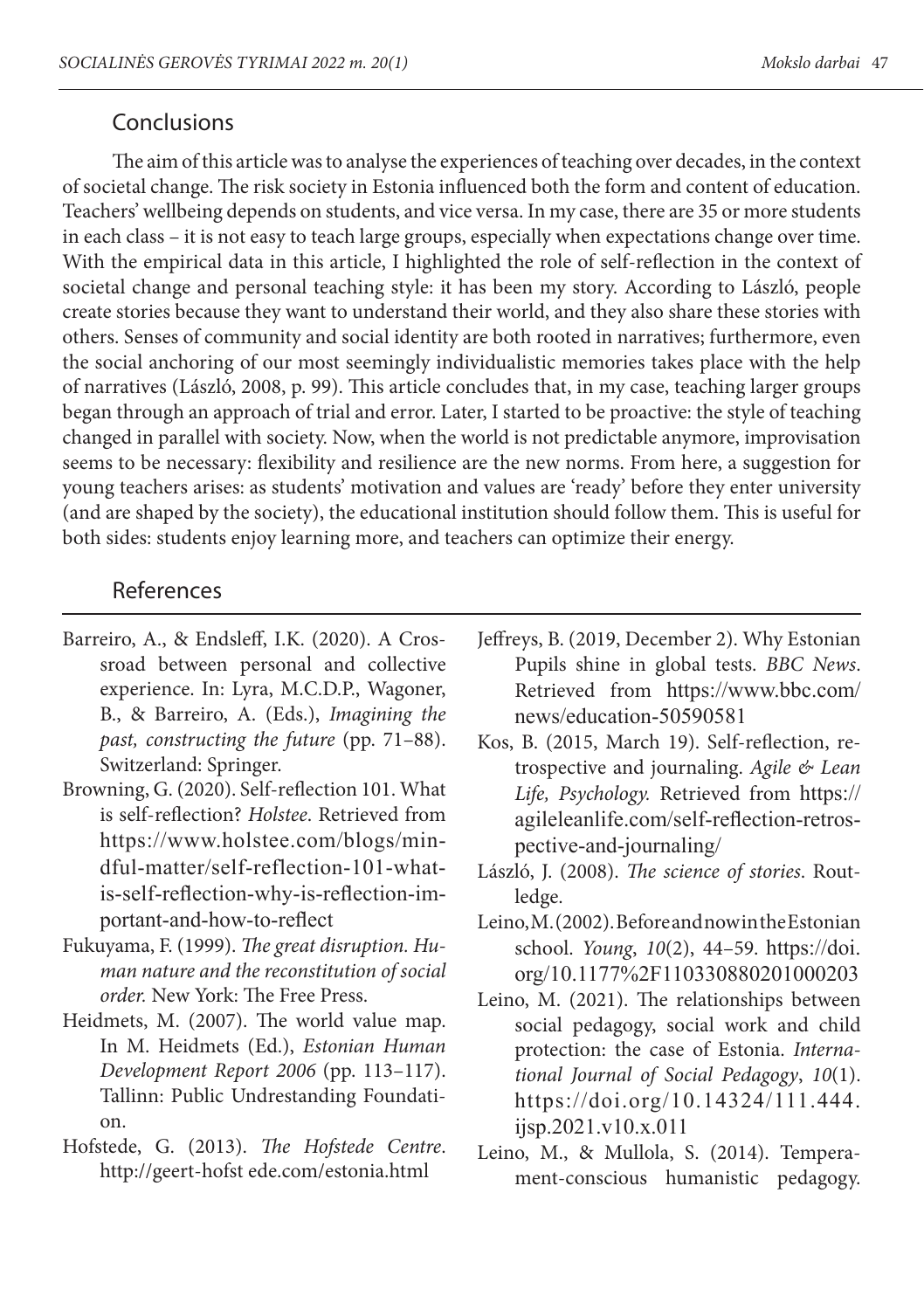*Psychology*, *5*(7), 753–761. http://dx.doi. org/10.4236/psych.2014.57086

- Liimets, A. (1999). The post-modernity in the educational science of can we talk about education in Estonian language as well. In A. Liimets (Ed.), *Quo vadis, educational science*? Tallinn: TPÜ Kirjastus.
- Mountinho, K., de Melo Breckenfeld, T.F., & Laurendon, C.E.M. (2020). Imagining and remembering in an educational context: An exploratory study. In Lyra, M. C.D.P., Wagoner, B., & Barreiro, A. (Eds.), *Imagining the past, constructing the future* (pp. 31–46). Switzerland: Springer.
- Neivelt, I. (2021, December 6). Valitsuse poliitika tõttu kerkinud elektrihinnad teevad rekordeid, ettevõtja Indrek Neivelt nimetab tulemit keskklassi hävitamiseks. *ERR Uudised*. Retrieved from https://uueduudised.ee/uudis/eesti/ valitsuse-poliitika-tottu-kerkinud-elektrihinnad-teevad-rekordeid-ettevotja-indrek-neivelt-nimetab-tulemit-keskklassi-havitamiseks/
- Peeterson, E. (2021, April 19). Eesti tõusis suurima ükssarvikute arvuga riigiks Euroopas. *Ärileht Delfi.* Retrieved from https:// arileht.delfi.ee/artikkel/93174973/eesti-tousis-suurima-ukssarvikute-arvuga-riigiks-euroopas

Realo, A. (2013). Values. In M. Heidmets

(Ed.), *Estonian Human Development Report 2012/2013: Estonia in the World* (pp. 48–98). Tallinn: Eesti Koostöö Kogu.

- Seregina, T., Prosekov, S.A., Nazarenko, S.V., & Logunov, M.R. (2021). The socializing function of the university. *SHS Web of Conferences*, *103*(2), 01032. http://dx.doi. org/10.1051/shsconf/202110301032
- Schnack, K. (1994). Some future comments on the action competence debate. In Jensen, B.B., & Schnack, K. (Eds), *Action and Action Competence* (pp. 185–190). Copenhagen: Royal Danish School of Educational Studies.
- Southam-Gerow, M. A. (2013). *Emotion regulation in children and adolescents*. New York: The Guilford Press.
- Sutrop, M. (2021, December 9). Eesti tulevik sõltub sellest kui kvaliteetne on kõrgharidus. *ERR: Arvamus*. Retrieved from https://www.err.ee/1608430472/ margit-sutrop-eesti-tulevik-soltub-sellest-kui-kvaliteetne-on-korgharidus.
- Valge, J. (2020, May 15). Eesti kõrgharidus vajab muudatusi. *Sirp*. Retrieved from https://www.sirp.ee/s1-artiklid/ c9-sotsiaalia/eesti-korgharidus-vajab-muudatusi/
- Webb, S. (2006). *Social work in a risk society*. Hampshire: Palgrave Macmillan.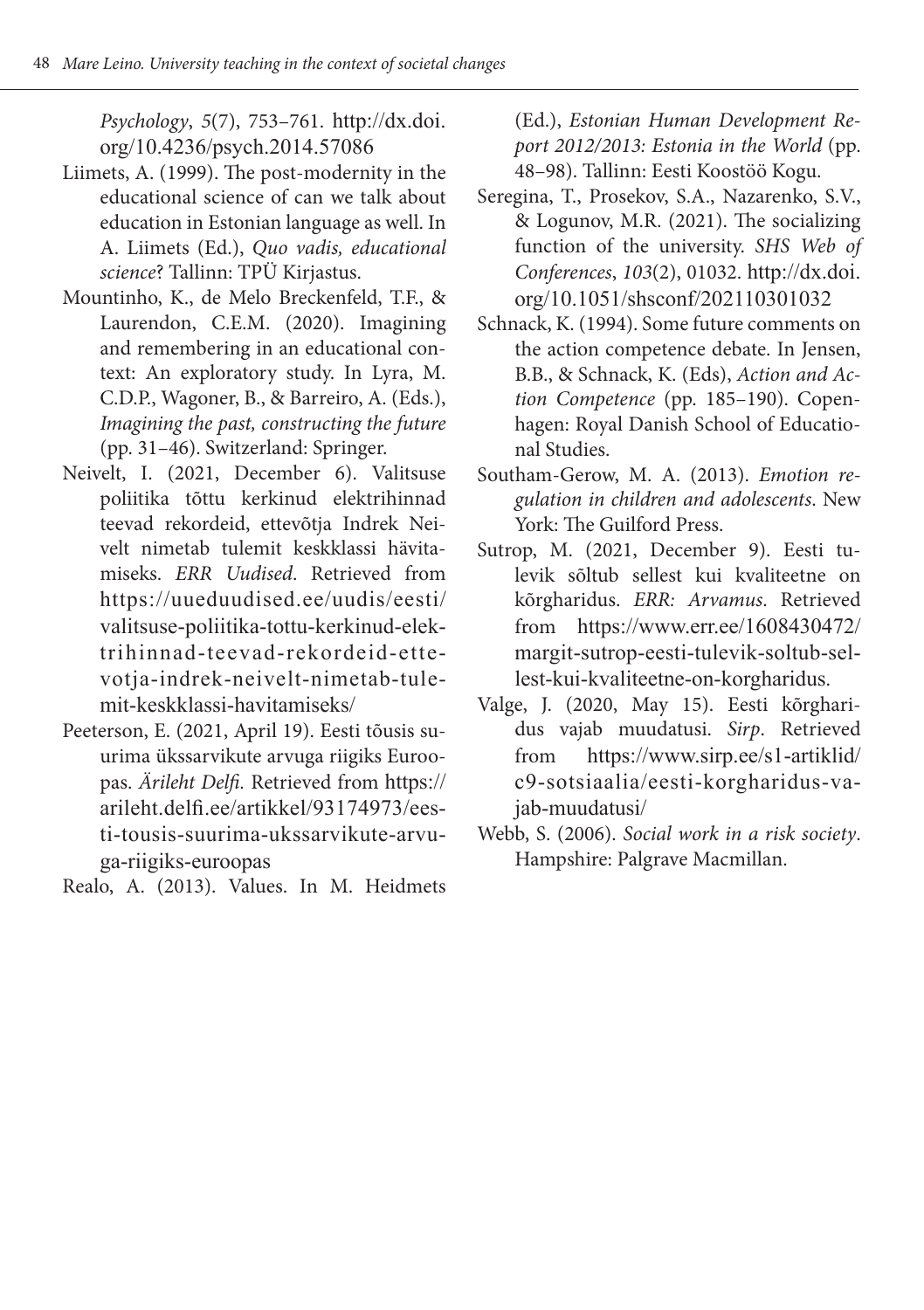## **UNIVERSITY TEACHING IN THE CONTEXT OF SOCIETAL CHANGES**

#### **Assoc. Prof. Dr., M.A., Mare Leino**

Tallinn University, Estonia

#### *Summary*

*Wellbeing should be universal, at least in an ideal world, but the concept of wellbeing itself changes in time: what seemed to be good 30 years ago is not always so anymore. In this paper, the focus is on the university-level.* 

*One aspect which influences teaching and teacher wellbeing, is the size of study groups. For example – there are 8.4 students per one academic staff-member at the top ten universities, according to the World University Rankings. At Tallinn University, where I have taught since 1997, this figure is 27.2. After a quarter of a century of teaching experience, it is reasonable to reflect on the situation and ways of coping. In my classes, there have always been 35 or more students. One way to handle large groups is the optimal use of energy, but optimality depends on developments in society: different times predict specific behaviours and styles of teaching.* 

*The aim of this article was to analyse the experiences of teaching over decades, in the context of society and the concept of wellbeing. The risk society in Estonia influences both the form and content of education. Teachers' wellbeing depends on students, and vice versa, and an important factor here is the society: wellbeing has to harmonize with the norms of the society, but people hardly think in such a broad category. With the empirical data in this article, I outline the role of societal changes in influencing teaching style.* 

*The research method in this paper was a life review: a reflective approach to personal teaching history. According to László, people create stories because they want to understand their world, and they also share these stories with others. Senses of community and social identity are both rooted in narratives; furthermore, even the social anchoring of our most seemingly individualistic memories takes place with the help of narratives (László, 2008, p. 99). This article is a summary of my work experience, which can be divided into three parts according to significant influences from society.* 

*The article concludes that, in my case, teaching larger groups began through an approach of trial and error. Later, I started to be proactive: the style of teaching changed in parallel with society, and so did the concept of well-being. Now, when the world is not predictable anymore, even proactivity is difficult. It seems as if improvisation (trial and error at a new level) will once again be necessary. Flexibility is needed in society, in education, and also at the personal level.* 

*This article concludes with a recommendation: as teaching has always been about preparation for living in society, proactive behaviour is important. The main impulses in education should come from the analytical observation of society – only then can this process be considered optimal, and can wellbeing at all levels rise significantly. According to Webb: "Living in a risk society means living with a calculative attitude. Calculating and trying to manage risk, which often people have little knowledge of, has become one of the main preoccupations in modern societies" (Webb, 2006, pp. 24, 126).*

*Keywords: university, teaching, self-reflection, society.*